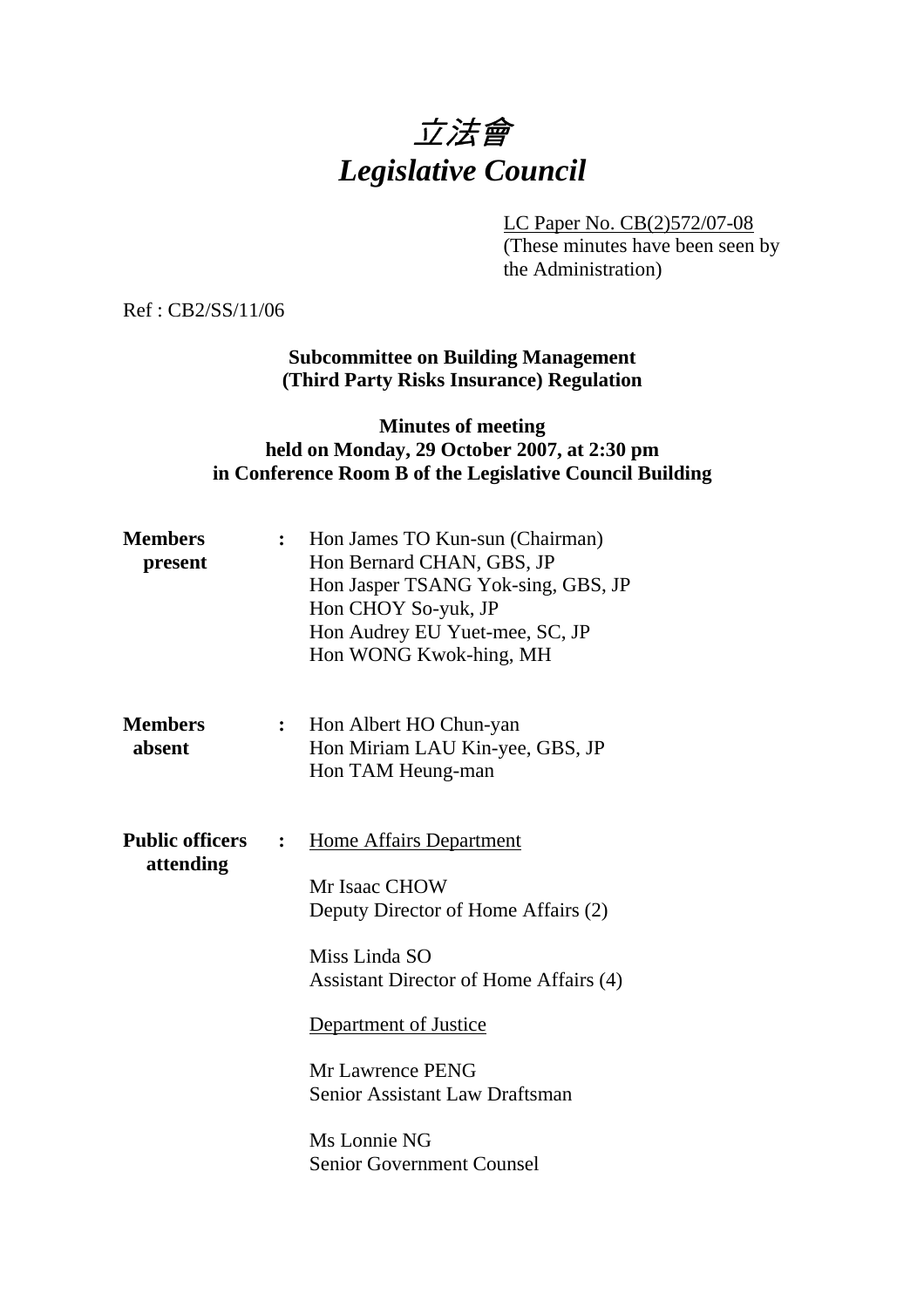| <b>Clerk</b> in<br>attendance | Miss Flora TAI<br>Chief Council Secretary (2)2     |
|-------------------------------|----------------------------------------------------|
| Staff in<br>attendance        | Mr Stephen LAM<br><b>Assistant Legal Adviser 4</b> |
|                               | Ms Alice LEUNG<br>Senior Council Secretary (2)1    |
|                               | Ms Anna CHEUNG<br>Legislative Assistant (2)2       |

Action

#### **I. Meeting with the Administration**

[Legislative Council Brief : File Ref : HAD/HQ/CR/20/3/1(C), LC Paper Nos. LS121/06-07, CB(2)26/07-08(03)-(04), CB(2)83/07-08(01), CB(2)127/07-08(01) & CB(2)172/07-08(01)]

1. The Subcommittee deliberated the Administration's responses to issues raised at the meeting on 16 and 23 October 2007 respectively (index of proceedings attached at **Annex**).

Admin 2. In response to members' concern over the interpretation of the phrase "to exercise reasonable diligence" under section 6(3) and (4), the Administration agreed to repeal section 6(3) and (4) of the Regulation.

Admin 3. In response to Mr WONG Kowk-hing's view that the penalty for members of the management committee (MC) of an owners' corporation (OC) for failure to display the notice of insurance under section 5 was too severe, the Administration undertook to consider the Chairman's suggestion of reducing the level of fine from level 2 (i.e. \$5,000) to level 1 (i.e. \$2,000).

Admin 4. At the Chairman's request, the Administration undertook to consider whether the definition of "statutory instrument" under the Regulation should be amended to extend its scope for the sake of protecting OCs.

> (*Post-meeting note*: The English version of the Administration's response to members' concern and suggestion referred to in paragraph 2 to 4 and the amendments to be proposed by the Administration to the Regulation were issued to members vide LC Paper No. CB(2)205/07-08(01) on 30 October 2007.)

5. On members' concern over the affordability of owners of small-sized old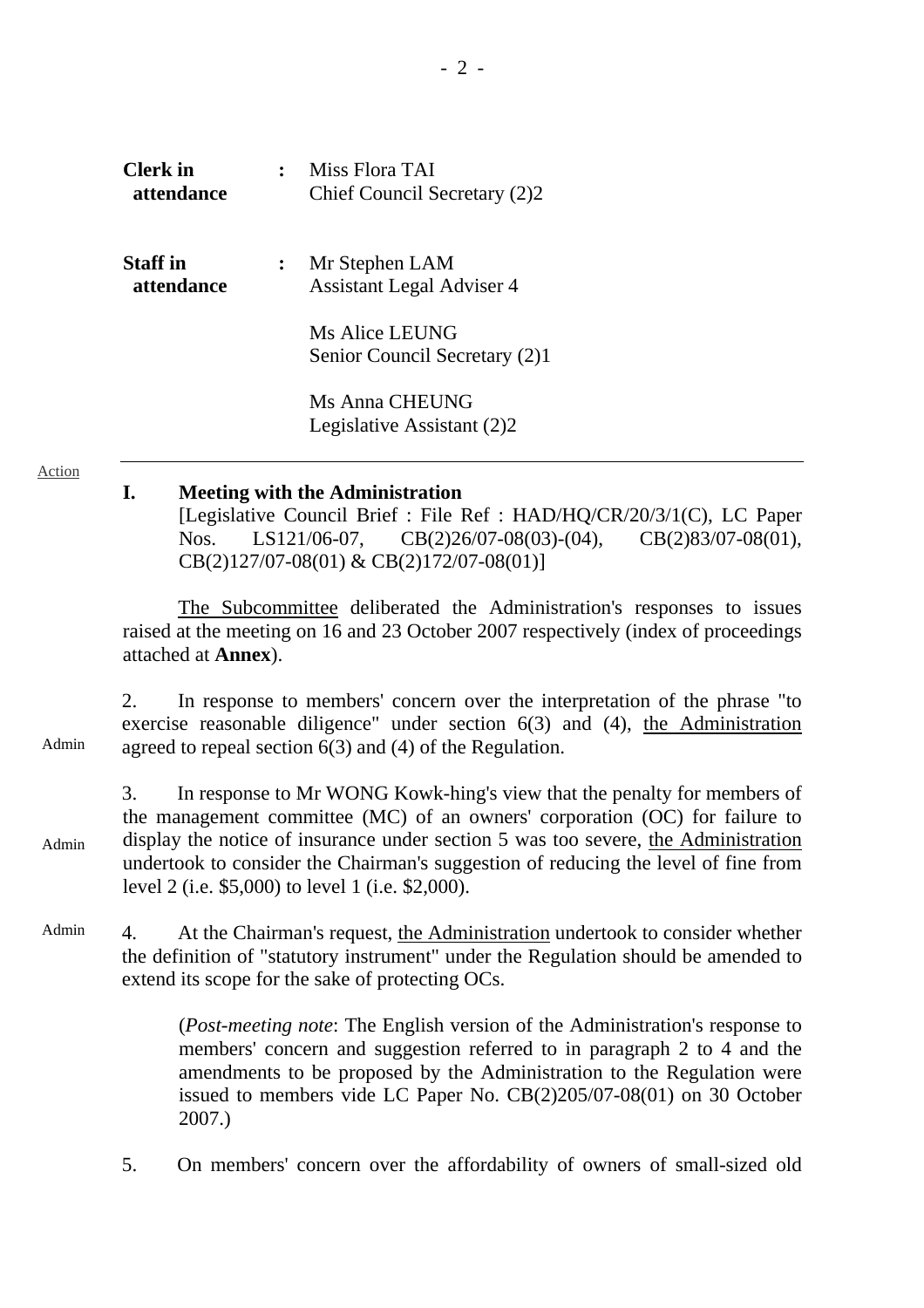Action

buildings, the Administration indicated that it could consider deferring the implementation date if it was anticipated that owners of these buildings had great difficulties in complying with the mandatory requirement.

6. The Chairman suggested that, to plug any possible loophole, the Administration should consider imposing penalty on an OC in the next phase of implementation, in addition to the MC concerned, for failure to procure third party risks insurance in respect of the common parts of its building.

Admin 7. On the issue of unauthorized buildings works (UBWs), Mr WONG Kwokhing expressed his view that BD should consider implementing a computerized system to register UBWs for public inspection. The Administration was requested to convey Mr WONG's suggestion to BD for consideration.

Admin 8. The Administration was also requested to provide written response and information on the following issues raised by members at the meeting -

- (a) in the case that owners of the building had voted against the proposal for taking out a third party risks insurance at the owners' annual general meeting, to advise whether members of the management committee could have the authority to procure such insurance on behalf of the OC of the building on the ground that it was mandatory for an OC to take out a third party risks insurance policy under the Regulation;
- (b) to elaborate more on the interpretation of the phrase "to exercise reasonable diligence"; and
- (c) as regards the remaining 12% of 15 000 buildings that had formed OCs but had not procured any third party risks insurance policies, to provide information on the age of the buildings, the number of flats in that buildings and the location of the buildings etc., if available, for members' reference.

(*Post-meeting note*: The English version of the Administration's response was issued to members vide LC Paper No. CB(2)240/07-08(01) on 1 November 2007.)

Admin 9. The Administration was requested to provide the Subcommittee with the amendments to be proposed by the Administration by noon on Tuesday, 30 October 2007 for circulation to members. The Chairman concluded that, if members did not have any comment on the proposed amendments, the Subcommittee would make a report to the House Committee on 2 November 2007 recommending that, subject to the amendments to be proposed by the Administration, the Regulation be supported. The Chairman added that, given that the deadline for giving notice of amendment to the Regulation was 31 October 2007, he would give notice of moving a motion to repeal the Regulation as a precaution that Members might wish to do so after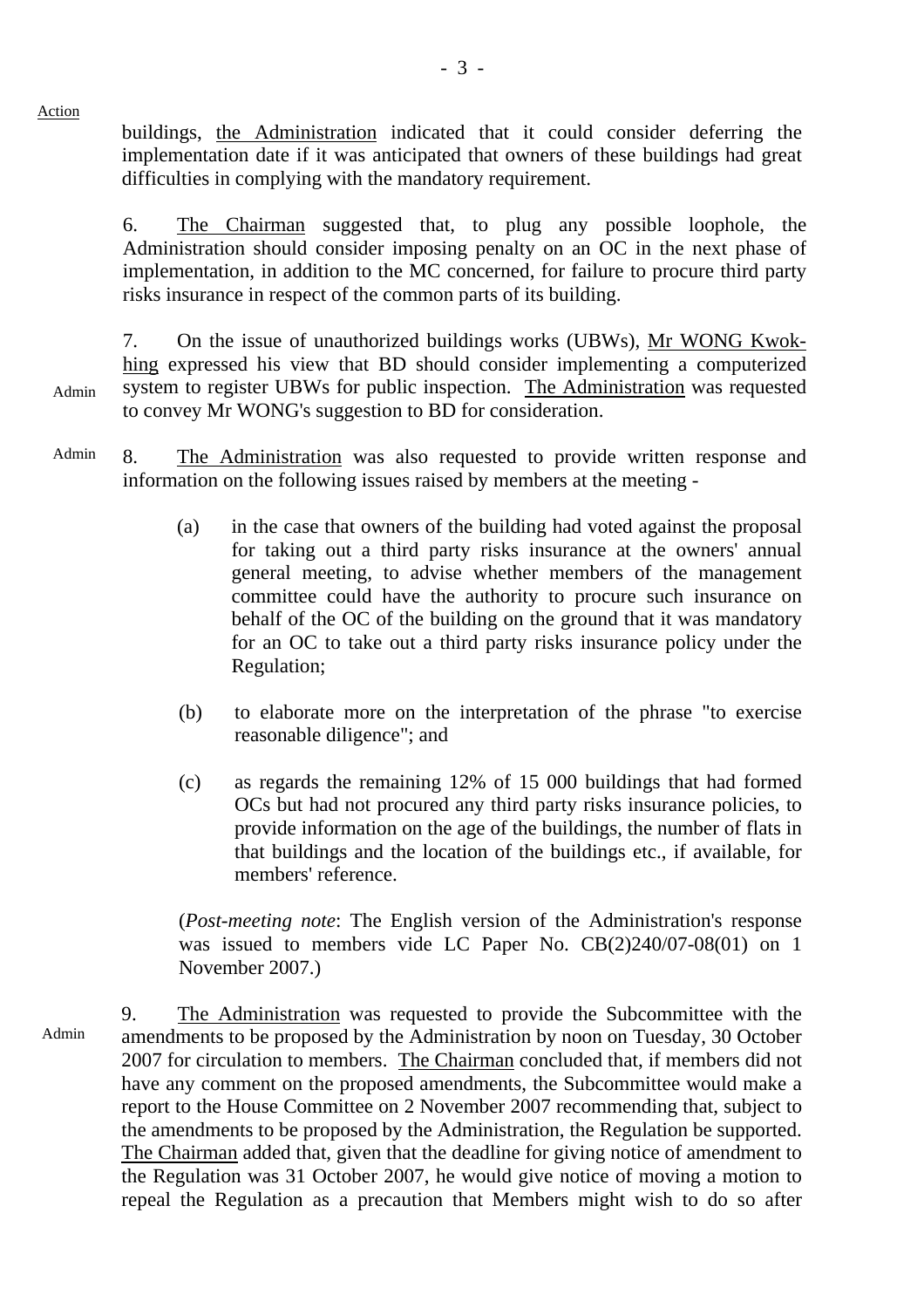perusal of the written report.

Action

# **II. Any other business**

10. There being no other business, the meeting ended at 4:55 pm.

Council Business Division 2 Legislative Council Secretariat 10 December 2007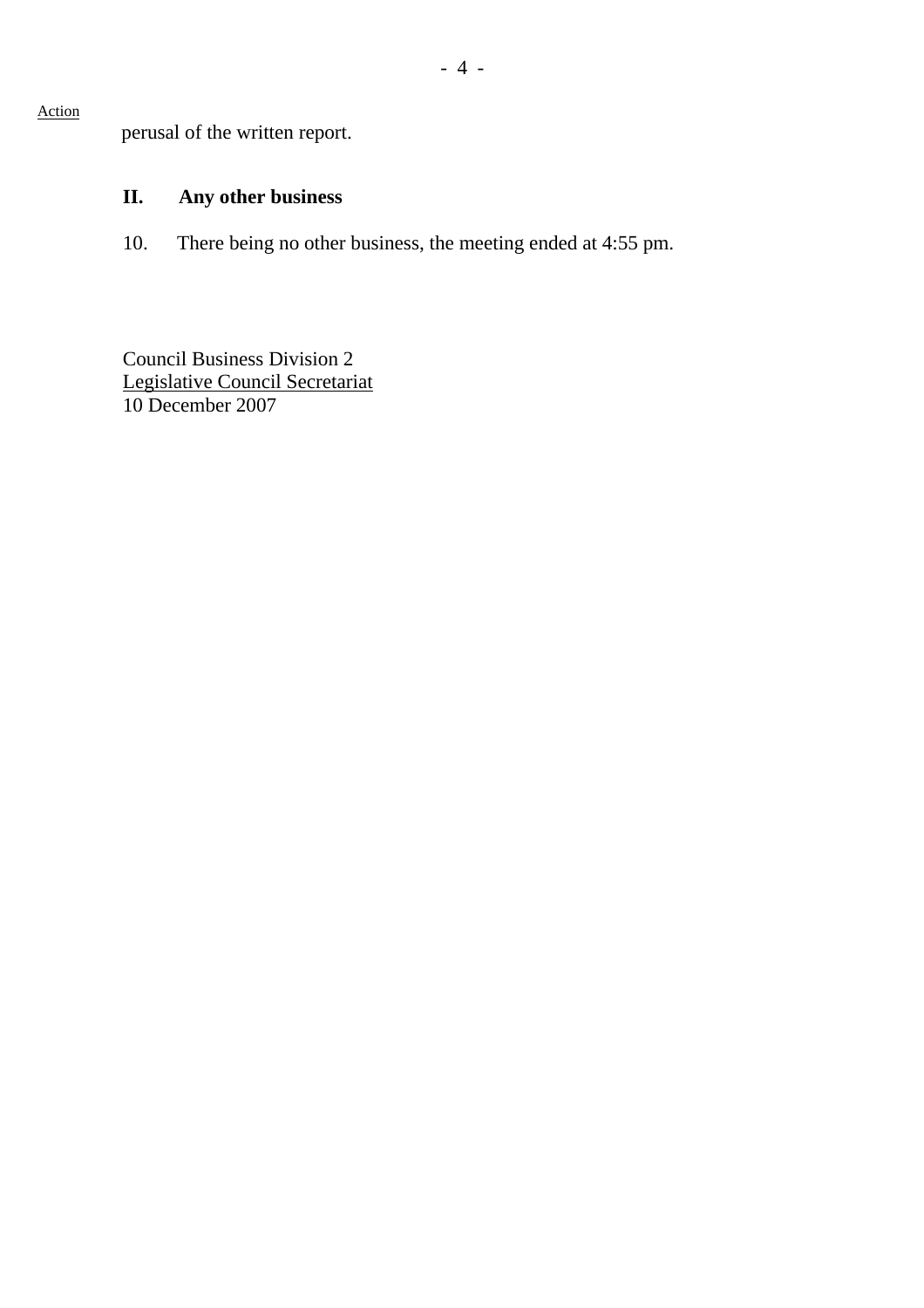# **Proceedings of the meeting of Subcommittee on Building Management (Third Party Risks Insurance) Regulation on Monday, 29 October 2007, at 2:30 pm in Conference Room B of the Legislative Council Building**

| <b>Time marker</b> | <b>Speaker</b>                                       | <b>Subject</b>                                                                                                                                                                                                                                                                                                                                                                                                                                                                                                                                                                                                                                                                                                                                                                                                                                                                                                            | <b>Action required</b>                                                                                |
|--------------------|------------------------------------------------------|---------------------------------------------------------------------------------------------------------------------------------------------------------------------------------------------------------------------------------------------------------------------------------------------------------------------------------------------------------------------------------------------------------------------------------------------------------------------------------------------------------------------------------------------------------------------------------------------------------------------------------------------------------------------------------------------------------------------------------------------------------------------------------------------------------------------------------------------------------------------------------------------------------------------------|-------------------------------------------------------------------------------------------------------|
| $000000 - 001654$  | Chairman<br>Admin                                    | Opening remarks<br>Briefing by the Administration on its<br>response to members' concerns and<br>issues raised at the meeting on 23<br>2007 [LC<br>October<br>Paper No.<br>$CB(2)172/07-08(01)$ ].                                                                                                                                                                                                                                                                                                                                                                                                                                                                                                                                                                                                                                                                                                                        |                                                                                                       |
| $001655 - 004247$  | Ms Audrey EU<br>Admin<br>Mr Bernard CHAN<br>Chairman | Discussion<br>the<br>following<br><sub>on</sub><br>concerns/views -<br>the interpretation of the phrase<br>$"$ to<br>exercise<br>reasonable<br>diligence" under section $6(3)$<br>and $(4)$ ;<br>whether the insurance company<br>could avoid the policy by section<br>$9(5)$ in the case that an owners<br>corporation (OC) did not know<br>the existence of unauthorized<br>building works (UBWs) in the<br>building and made a statement<br>that there were no UBWs in the<br>building when procuring<br>an<br>insurance policy; and<br>for offering better protection to<br>the third party, the insurance<br>should<br>company<br>settle<br>the<br>judgment compensation to the<br>third<br>under<br>all<br>party<br>circumstances up to the policy<br>amount and recover the amount<br>so paid from the OC concerned<br>afterwards in the case where the<br>OC concerned had not exercised<br>reasonable diligence. |                                                                                                       |
| $004248 - 004611$  | Chairman<br>Mr Wong Kwok-hing                        | Discussion<br>Mr<br>on<br>Kwok-hing's concern that the penalty<br>for members of the management<br>committee (MC) might be too severe<br>in case an OC contravened the<br>requirements under section 5, and<br>suggestion<br>of<br>implementing<br>a<br>computerized system for registering<br>records of UBWs by BD.                                                                                                                                                                                                                                                                                                                                                                                                                                                                                                                                                                                                     | WONG Admin to<br>convey Mr<br><b>WONG's</b><br>suggestion to<br><b>BD</b> (para. 7 of<br>the minutes) |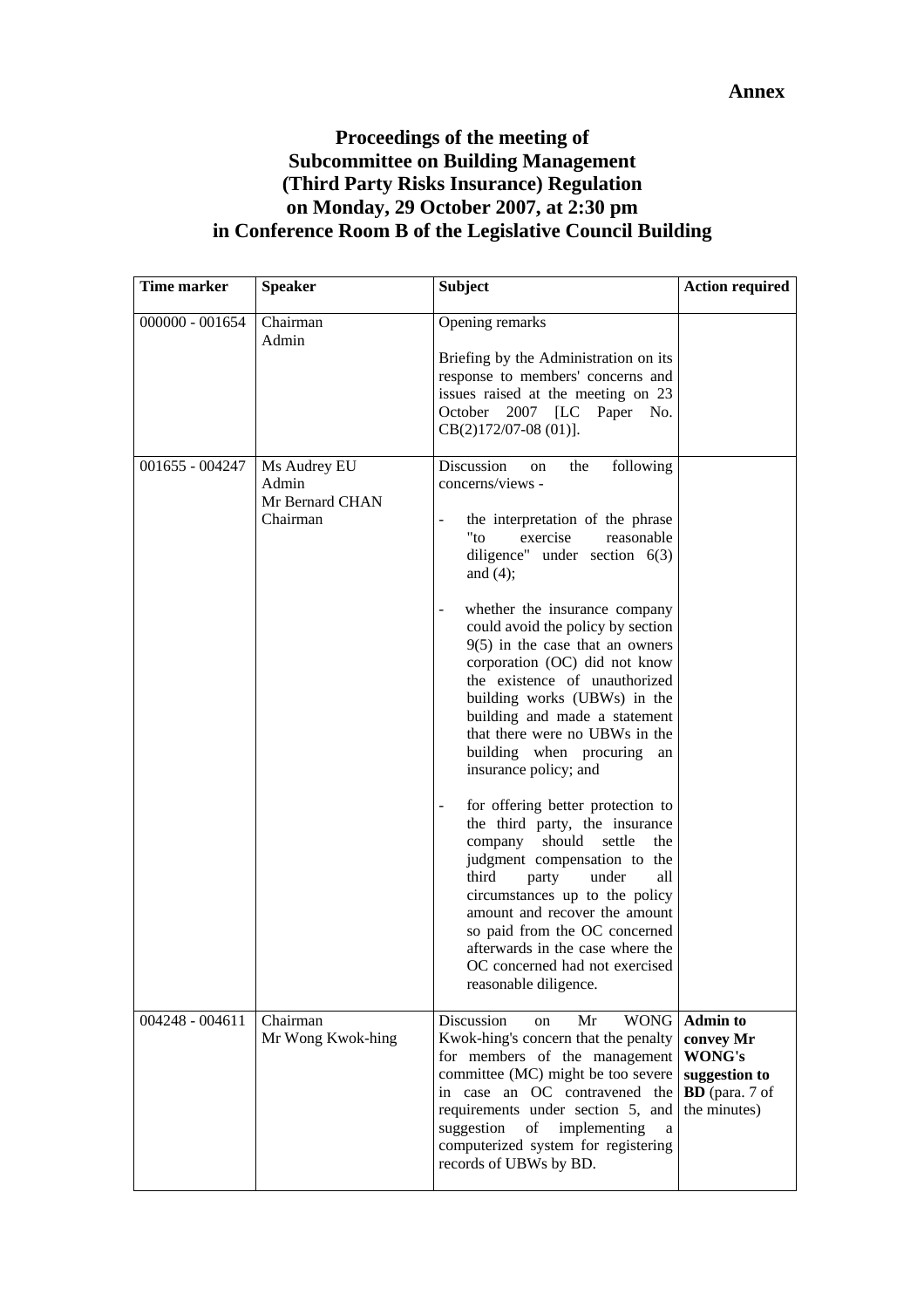| Time marker       | <b>Speaker</b>                        | <b>Subject</b>                                                                                                                                                                                                                                                                                                                                                                                                                                                                                                                                                                                                                                                                                                                                                                                                                                                                                                                                                                                                                                                                                                                                                                                                                                          | <b>Action required</b>                                                                                                                                    |
|-------------------|---------------------------------------|---------------------------------------------------------------------------------------------------------------------------------------------------------------------------------------------------------------------------------------------------------------------------------------------------------------------------------------------------------------------------------------------------------------------------------------------------------------------------------------------------------------------------------------------------------------------------------------------------------------------------------------------------------------------------------------------------------------------------------------------------------------------------------------------------------------------------------------------------------------------------------------------------------------------------------------------------------------------------------------------------------------------------------------------------------------------------------------------------------------------------------------------------------------------------------------------------------------------------------------------------------|-----------------------------------------------------------------------------------------------------------------------------------------------------------|
|                   |                                       | Undertaking of the Administration to<br>consider members' suggestion of<br>reducing the level of fine from level<br>2 (i.e. \$5,000) to level 1 (i.e. \$2,000).                                                                                                                                                                                                                                                                                                                                                                                                                                                                                                                                                                                                                                                                                                                                                                                                                                                                                                                                                                                                                                                                                         | <b>Admin's</b><br>undertaking to<br>consider<br>reducing<br>the<br>level of fine as<br>stipulated<br>in<br>section<br>5(7)<br>(para. 3 of the<br>minutes) |
| $004612 - 005415$ | Admin<br>Chairman<br>Ms Audrey EU     | Briefing by the Administration on its<br>response to members' concerns and<br>issues raised at the meeting on 16<br>October 2007 [LC Paper No.<br>$CB(2)127/07-08(01)$ ].<br>Discussion on members' concern<br>over the affordability of owners of<br>small-sized old buildings.                                                                                                                                                                                                                                                                                                                                                                                                                                                                                                                                                                                                                                                                                                                                                                                                                                                                                                                                                                        |                                                                                                                                                           |
| 005416 - 010655   | Miss CHOY So-yuk<br>Chairman<br>Admin | Discussion on the feasibility of the<br>suggestion of exempting OCs of<br>buildings with 20 units or less from<br>mandatory requirement<br>the<br>to<br>procure third party risks insurance.<br>The Administration's response as<br>follows -<br>there were presently about 15<br>000 buildings with OCs, and<br>88% of which had already<br>procured third party<br>risks<br>insurance for their buildings;<br>the Urban Renewal Authority<br>and the Hong Kong Housing<br>Society had both introduced an<br>incentive scheme whereby OCs<br>which<br>had<br>completed<br>the<br>renovation works in the common<br>parts of the buildings would be<br>reimbursed for the third party<br>risks insurance premium of up to<br>\$6,000 per annum for three<br>consecutive years;<br>although there was exemption<br>$\overline{\phantom{0}}$<br>for OCs of buildings with less<br>50<br>than<br>units<br>from<br>the<br>mandatory<br>requirement<br>to<br>prepare an audit report under<br>BMO, the same consideration<br>should not be applied to these<br>two mandatory requirements as<br>they were of a different nature,<br>because buildings with less units<br>would also became liable in case<br>of third party's death or bodily<br>injury; and |                                                                                                                                                           |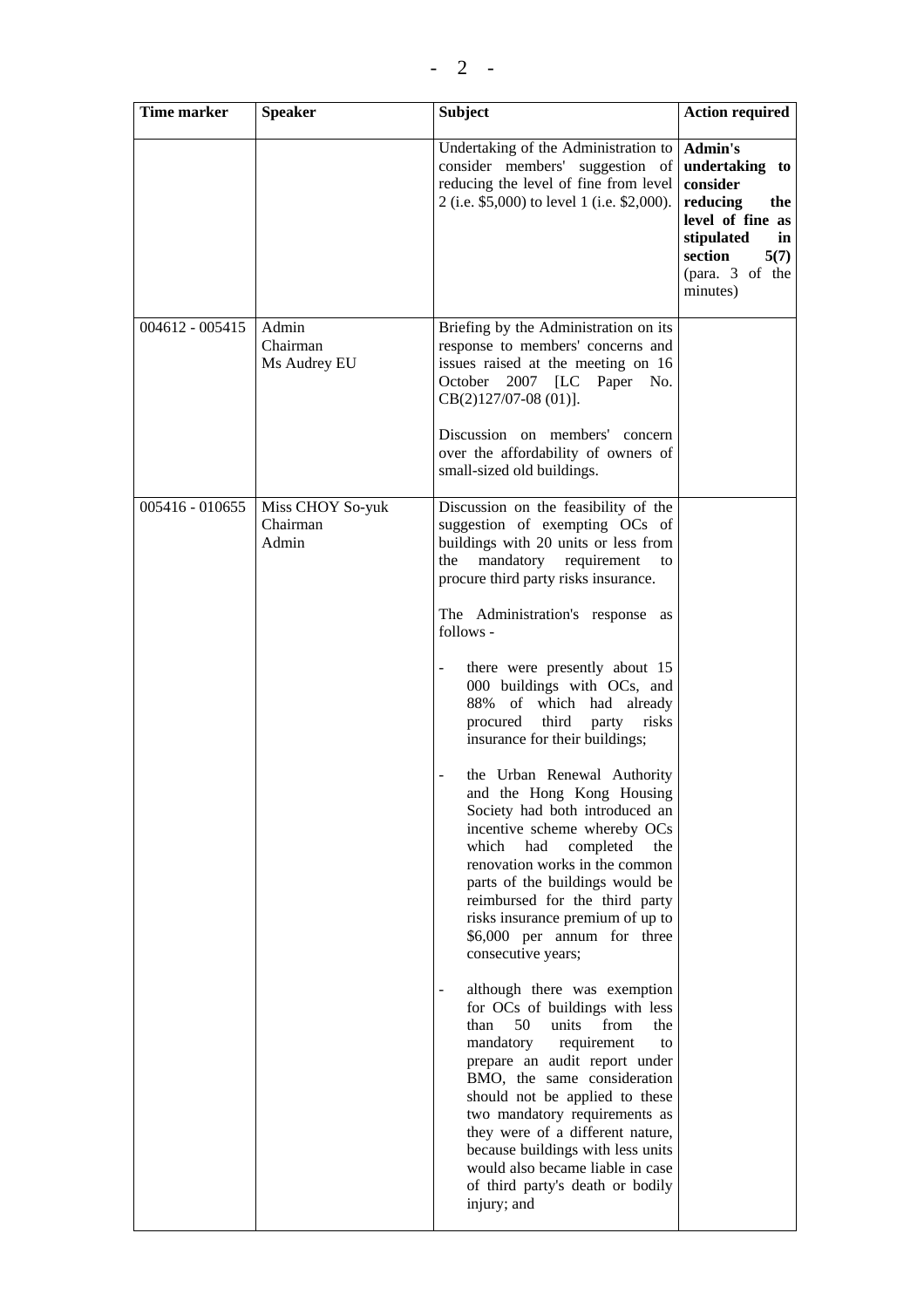| Time marker     | <b>Speaker</b>                                        | <b>Subject</b>                                                                                                                                                                                                                                                                                                                                                                                                                                                                                                                                                              | <b>Action required</b>                                              |
|-----------------|-------------------------------------------------------|-----------------------------------------------------------------------------------------------------------------------------------------------------------------------------------------------------------------------------------------------------------------------------------------------------------------------------------------------------------------------------------------------------------------------------------------------------------------------------------------------------------------------------------------------------------------------------|---------------------------------------------------------------------|
|                 |                                                       | it could consider deferring the<br>implementation date if it was<br>anticipated that owners of these<br>buildings have great difficulties<br>complying<br>with<br>in<br>the<br>mandatory requirement.                                                                                                                                                                                                                                                                                                                                                                       | <b>Admin</b><br>to<br>consider (para.<br>5 of the minutes)          |
| 010656 - 011837 | Miss CHOY So-yuk<br>Chairman<br>Admin<br>Ms Audrey EU | The Administration was requested to<br>provide information on the age of the<br>buildings, the number of flats in that<br>buildings and the location of the<br>buildings etc. in respect of the<br>remaining 12% of 15 000 buildings<br>formed<br>that<br>had<br>Owners<br>Corporations but had not procured<br>third party risks insurance<br>any<br>policies.                                                                                                                                                                                                             | <b>Admin to</b><br>response (para.<br>8(c) of minutes)              |
| 011838 - 013355 | Chairman<br>Admin<br>Miss CHOY So-yuk                 | The Administration was requested to<br>elaborate more on the interpretation<br>of the phrase of "to exercise<br>reasonable diligence", and to advise<br>whether members of an MC could<br>have the authority to procure such<br>insurance on behalf of the OC of the<br>building on the ground that it was<br>mandatory for an OC to take out a<br>third party risks insurance policy<br>under the Regulation in case owners<br>of the building had voted against the<br>proposal for taking out a third party<br>risks insurance at the owners' annual<br>general meeting. | <b>Admin to</b><br>response (para.<br>$8(a)$ and (b) of<br>minutes) |
|                 |                                                       | The Chairman's suggestion that, to $\Delta$ Admin to<br>plug any possible loophole, the <b>consider</b> (para.<br>Administration should consider 6 of minutes)<br>imposing penalty on an OC in the<br>next phase of implementation, in<br>addition to the MC concerned, for<br>failure to procure third party risks<br>insurance in respect of the common<br>parts of its building.                                                                                                                                                                                         |                                                                     |
| 013356 - 013715 | Chairman<br>Admin<br>Miss CHOY So-yuk                 | Hong Kong Institute<br>The<br>οf<br>Surveyor's concern whether building<br>works exempted under Part V of the<br>Buildings Ordinance<br>should<br>be<br>covered by a third party risks<br>insurance policy [LC Paper No.<br>$(CB(2)134/07-08(02)).$<br>Administration's<br>The<br>reply<br>in<br>affirmative.                                                                                                                                                                                                                                                               |                                                                     |